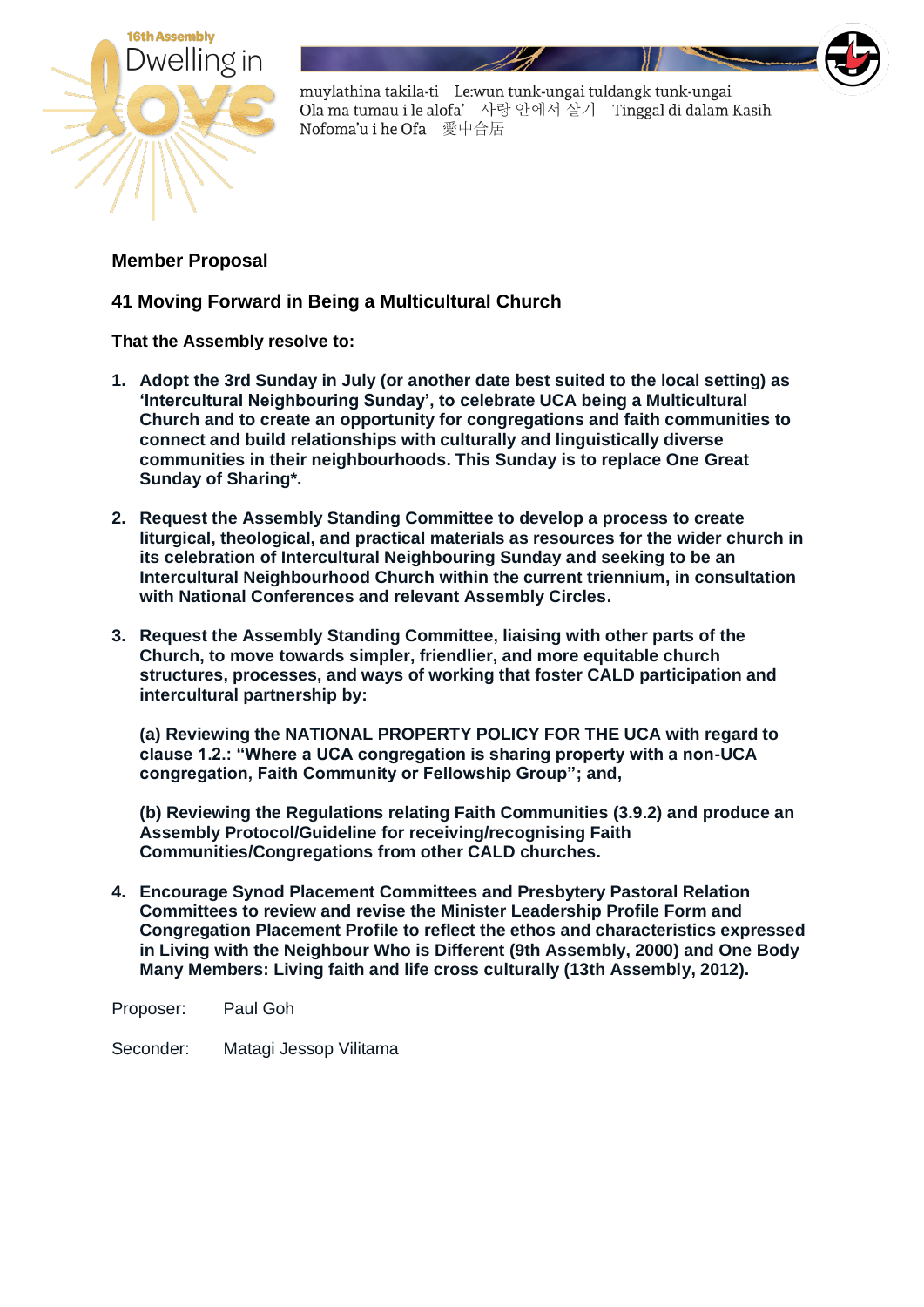

muylathina takila-ti Le:wun tunk-ungai tuldangk tunk-ungai Ola ma tumau i le alofa' 사랑 안에서 살기 Tinggal di dalam Kasih Nofoma'u i he Ofa 愛中合居

## **Rationale:**

The Uniting Church seeks to be open to changes that the Holy Spirit will bring to the church because of the creative contributions of people of different racial and cultural groups to its life (We Are A Multicultural Church, 1985).

The Uniting Church in Australia declared itself a multicultural church in 1985 and has always encouraged and supported growth in cultural diversity across the Church. In response to Australia's increasingly multicultural contexts and led by the Holy Spirit, the Assembly has adopted three key statements and accompanying policies and resources: We Are A Multicultural Church (4th Assembly, 1985); A Church for all God's People (11th Assembly, 2006); One Body, Many Members: Living faith and life cross culturally (13th Assembly, 2012). In his 2015 Presidential message for the 38th Anniversary of the inauguration of the Uniting Church in Australia, Rev Prof Andrew Dutney said:

"God is calling us to be a church which is culturally and linguistically diverse at its core –not essentially British with add-ons from other cultures. The church is called to be "a body within which the diverse gifts of its members are used for the building up of the whole" (The Basis of Union, paragraph 3) and that includes the "diverse gifts" showered upon us through being a multicultural church."

In 2020 the Assembly Standing Committee approved a new three-year Assembly Strategic Plan (2020-2023), which was developed over a series of sessions with the Standing Committee and an online survey to which over 500 people responded. In it, "Intercultural: Learn from and enable diverse cultural groups within the church to flourish together" is one of five pillars. It has four action plans: Engage National Conferences, Develop A Vision for Intercultural Ministry, Collate and Publicise Language Resources, and Support Engagement of Congress with National Conferences.

Because of global migration and the presence of growing migrant and Diaspora CALD churches who came from across the globe and from all Christian traditions, Australian Christianity has become a microcosm of World Christianity. Yet the Uniting Church in Australia at local contexts still lag far behind their neighbourhoods and other community institutions in reflecting cultural diversity within the life of the Church. According to 2016 National Census, the Uniting Church has a small proportion of its people born overseas compared to other churches or the general population. A recent research shows that there are significant gaps between the high level of support for the UCA's vision of being a multicultural church and the actual extent of the implementation of the Church's statements and resolutions at its local congregational levels (See a research report from SA Synod, Mapping Intercultural Neighbourhoods in SA: CALD-Intercultural Ministry Survey 2021). In response to these challenges, we need to discern where God is taking the church on the next stage of its unfolding journey in shaping the future of the Church.

For moving forward in being a multicultural church, it is vital for local communities of worship, witness, service to connect and build relationships with CALD communities (both UCA and non-UCA) in their neighbourhoods. Thus, it is recommended to foster an intentionally intercultural engagement and ecumenical-missional partnership with CALD faith communities in local neighbourhoods based on a "unity of faith and life in Christ which